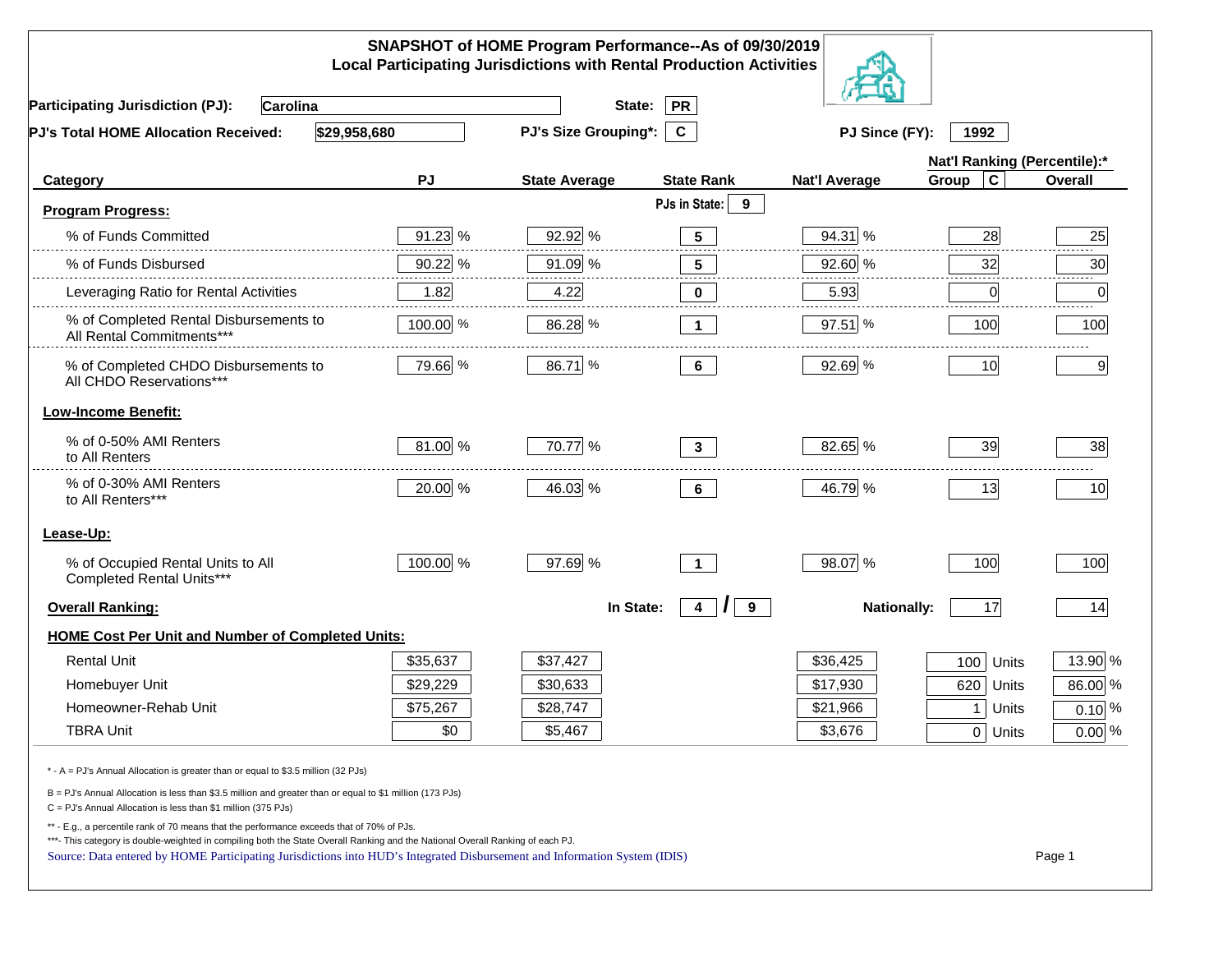|                                                                                                                           |       |               |                            |                        |                               | <b>Program and Beneficiary Characteristics for Completed Units</b> |      |                      |                                             |             |
|---------------------------------------------------------------------------------------------------------------------------|-------|---------------|----------------------------|------------------------|-------------------------------|--------------------------------------------------------------------|------|----------------------|---------------------------------------------|-------------|
| <b>Participating Jurisdiction (PJ): Carolina</b>                                                                          |       |               |                            | $\overline{\text{PR}}$ |                               |                                                                    |      |                      |                                             |             |
| <b>Total Development Costs:</b>                                                                                           |       | <b>Rental</b> | <b>Homebuyer</b>           |                        | <b>Homeowner</b>              | <b>CHDO Operating Expenses:</b>                                    |      | PJ:                  |                                             | $0.0\%$     |
| (average reported cost per unit in<br>PJ:<br><b>HOME-assisted projects)</b>                                               |       | \$100,356     | \$52,883                   |                        | \$75,267                      | (% of allocation)                                                  |      | <b>National Avg:</b> |                                             | $1.1\%$     |
| State:*                                                                                                                   |       | \$122,110     | \$71,068                   |                        | \$37,593                      |                                                                    |      |                      |                                             |             |
| National:**                                                                                                               |       | \$135,225     | \$88,236                   |                        | \$26,222                      |                                                                    |      |                      |                                             |             |
|                                                                                                                           |       |               | Rental Homebuyer Homeowner | <b>TBRA</b>            |                               |                                                                    |      |                      | <b>Rental Homebuyer Homeowner</b>           | <b>TBRA</b> |
| <b>RACE:</b>                                                                                                              | %     | %             | %                          | %                      | <b>HOUSEHOLD TYPE:</b>        |                                                                    | $\%$ | $\frac{9}{6}$        | %                                           | $\%$        |
| White:                                                                                                                    | 0.0   | 0.0           | 0.0                        | 0.0                    | Single/Non-Elderly:           |                                                                    | 0.0  | 38.4                 | 100.0                                       | 0.0         |
| <b>Black/African American:</b>                                                                                            | 0.0   | 0.0           | 0.0                        | 0.0                    | Elderly:                      |                                                                    | 99.0 | 8.7                  | 0.0                                         | 0.0         |
| Asian:                                                                                                                    | 0.0   | 0.0           | 0.0                        | 0.0                    | <b>Related/Single Parent:</b> |                                                                    | 0.0  | 34.7                 | 0.0                                         | 0.0         |
| American Indian/Alaska Native:                                                                                            | 0.0   | 0.0           | 0.0                        | 0.0                    | <b>Related/Two Parent:</b>    |                                                                    | 0.0  | 11.1                 | 0.0                                         | 0.0         |
| Native Hawaiian/Pacific Islander:                                                                                         | 0.0   | 0.0           | 0.0                        | 0.0                    | Other:                        |                                                                    | 1.0  | 7.1                  | 0.0                                         | 0.0         |
| American Indian/Alaska Native and White:                                                                                  | 0.0   | 0.0           | 0.0                        | 0.0                    |                               |                                                                    |      |                      |                                             |             |
| Asian and White:                                                                                                          | 0.0   | 0.0           | 0.0                        | 0.0                    |                               |                                                                    |      |                      |                                             |             |
| <b>Black/African American and White:</b>                                                                                  | 0.0   | 0.0           | 0.0                        | 0.0                    |                               |                                                                    |      |                      |                                             |             |
| American Indian/Alaska Native and Black:                                                                                  | 0.0   | 0.2           | 0.0                        | 0.0                    |                               |                                                                    |      |                      |                                             |             |
| <b>Other Multi Racial:</b>                                                                                                | 0.0   | 2.3           | 0.0                        | 0.0                    |                               |                                                                    |      |                      |                                             |             |
| Asian/Pacific Islander:                                                                                                   | 0.0   | 0.0           | 0.0                        | 0.0                    |                               |                                                                    |      |                      |                                             |             |
| <b>ETHNICITY:</b>                                                                                                         |       |               |                            |                        |                               |                                                                    |      |                      |                                             |             |
| <b>Hispanic</b>                                                                                                           | 100.0 | 97.6          | 100.0                      | 0.0                    |                               |                                                                    |      |                      |                                             |             |
| <b>HOUSEHOLD SIZE:</b>                                                                                                    |       |               |                            |                        |                               | <b>SUPPLEMENTAL RENTAL ASSISTANCE:</b>                             |      |                      |                                             |             |
| 1 Person:                                                                                                                 | 92.0  | 41.5          | 100.0                      | 0.0                    | Section 8:                    |                                                                    | 0.0  | $1.3$ <sup>#</sup>   |                                             |             |
| 2 Persons:                                                                                                                | 8.0   | 26.3          | 0.0                        | 0.0                    | <b>HOME TBRA:</b>             |                                                                    | 49.0 |                      |                                             |             |
| 3 Persons:                                                                                                                | 0.0   | 21.0          | 0.0                        | 0.0                    | Other:                        |                                                                    | 51.0 |                      |                                             |             |
| 4 Persons:                                                                                                                | 0.0   | 8.9           | 0.0                        | 0.0                    | No Assistance:                |                                                                    | 0.0  |                      |                                             |             |
| 5 Persons:                                                                                                                | 0.0   | 2.3           | 0.0                        | 0.0                    |                               |                                                                    |      |                      |                                             |             |
| 6 Persons:                                                                                                                | 0.0   | 0.2           | 0.0                        | 0.0                    |                               |                                                                    |      |                      |                                             |             |
| 7 Persons:                                                                                                                | 0.0   | 0.0           | 0.0                        | 0.0                    |                               |                                                                    |      |                      |                                             |             |
| 8 or more Persons:                                                                                                        | 0.0   | 0.0           | 0.0                        | 0.0                    |                               | # of Section 504 Compliant Units:                                  |      | 139                  |                                             |             |
| * The State average includes all local and the State PJs within that state                                                |       |               |                            |                        |                               |                                                                    |      |                      |                                             |             |
| ** The National average includes all local and State PJs, and Insular Areas                                               |       |               |                            |                        |                               |                                                                    |      |                      |                                             |             |
| # Section 8 vouchers can be used for First-Time Homebuyer Downpayment Assistance.                                         |       |               |                            |                        |                               |                                                                    |      |                      |                                             |             |
| Source: Data entered by HOME Participating Jurisdictions into HUD's Integrated Disbursement and Information System (IDIS) |       |               |                            |                        |                               |                                                                    |      |                      | HOME Program Performance SNAPSHOT<br>Page 2 |             |